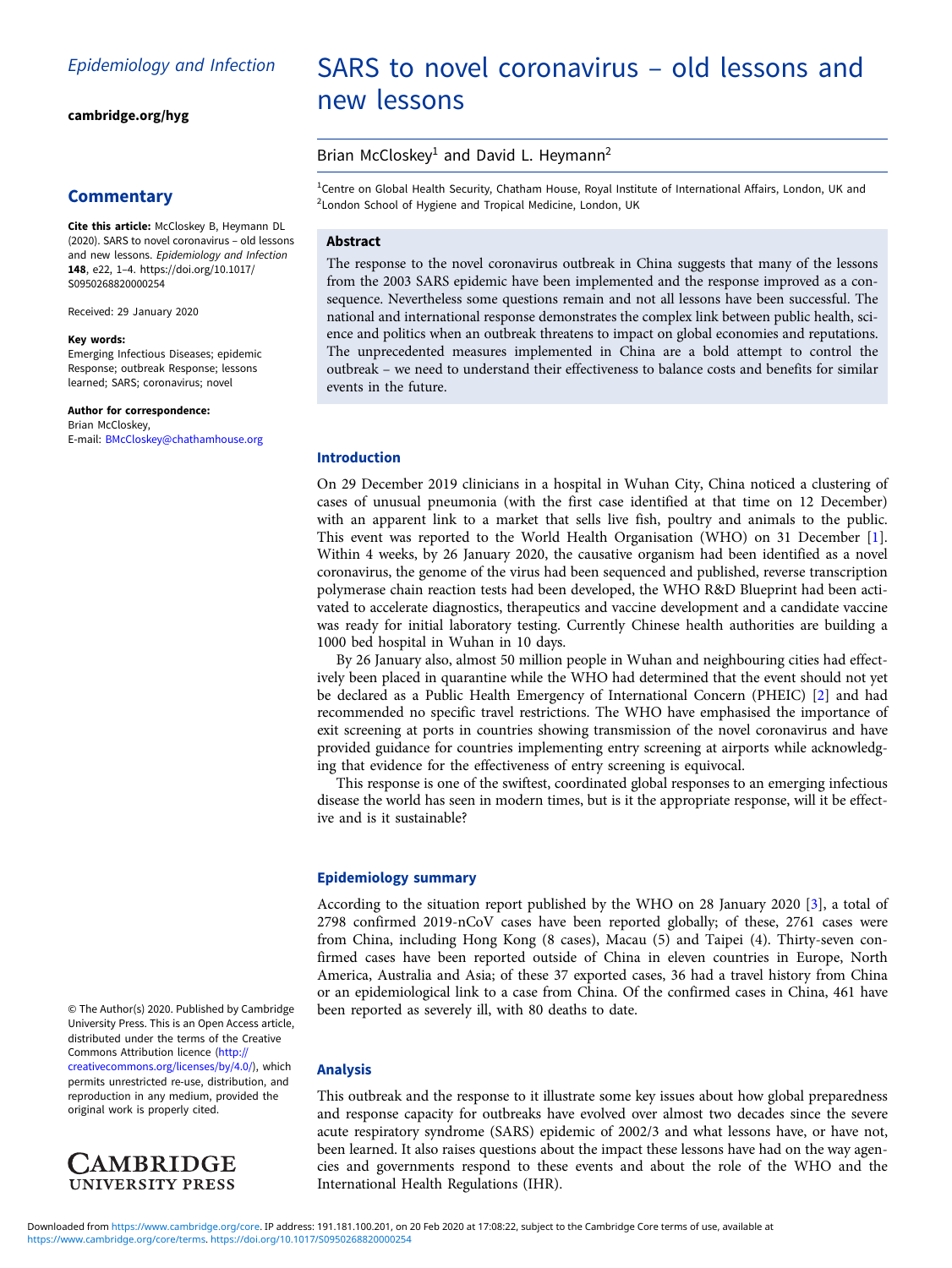#### Coordination

One of the critical lessons from the SARS experience was the absolute necessity to be able to coordinate the international resources that are available in an outbreak and to get them focussed on identifying priorities and solving problems. The WHO established the means to do this for SARS and it has since been further developed and integrated into global preparedness, especially after the West Africa Ebola epidemic. Organisations such as the Global Outbreak Alert and Response Network (GOARN), the Coalition for Epidemic Preparedness Innovations (CEPI), the Global Research Collaboration For Infectious Disease Preparedness (GloPID-R) and the Global Initiative on Sharing All Influenza Data (GISAID) have been supported by the WHO Research Blueprint and its Global Coordinating Mechanism to provide a forum where those with the expertise and capacity to contribute to managing new threats can come together both between and during outbreaks to develop innovative solutions to emerging problems. This global coordination has been active in the novel coronavirus outbreak. WHO's response system includes three virtual groups based on those developed for SARS to collate real time information to inform real time guidelines, and a first candidate vaccine is ready for laboratory testing within 4 weeks of the virus being identified.

## Reporting

Another key factor in successfully preventing and managing emerging threats is the rapid and transparent sharing of information between countries and agencies. There was extensive criticism of China for its perceived failure to share information about the emerging SARS infection early enough in the outbreak to allow countries to prepare and respond. There were similar concerns about information sharing as Middle East Respiratory Syndrome (MERS) emerged and evolved in the Middle East in 2012, particularly in Saudi Arabia, and about the emergence of Ebola in West Africa in 2014.

On this occasion information sharing seems to have been rapid and effective (while recognising that the information available in the early stages of an outbreak is always less than the global community would like). The WHO was notified of the original clustering within days and the full genomic sequence of the new virus was published less than 2 weeks after the cluster was first detected. The WHO has expressed its satisfaction with the actions of the Chinese authorities in sharing information with the WHO.

## Journalists and risk communication

Working with journalists and the media to help them understand the science and epidemiology, particularly in a fast moving event, will improve risk communication to the public and reduce inappropriate concerns and panic.

While reporting of this outbreak shows signs of the efforts of epidemiologists, infectious disease experts, national and international public health agencies and others engaging with journalists, there are also signs that this is not yet achieving it's goal. For example, the public perception is that the increase in case numbers reported daily by the Chinese authorities represents a daily escalation in the epidemic while the reality is that these numbers are also the result of active, aggressive, case finding in China and some of these cases are 'old' cases newly recognised as being due to the novel coronavirus. Similarly the virus is usually described

by the media as 'deadly' and although this is true in the sense that it has caused deaths, the nuances of uncertain case fatality rates in the early stages of an outbreak are not being communicated. The current estimated case fatality rate seems to be around 3% which is significant but not comparable to the 10% rate for SARS or 34% reported for MERS. These misperceptions are still driving public anxiety.

## Informal reporting

To supplement formal reporting mechanisms between countries and with WHO (including the IHR), the use of informal mechanisms such as media and social media reports was advocated in the light of the SARS experience. There are now globally several systems that provide collated information from informal reporting including networks of experts and scanning of media and social media. These contribute to, and amplify, epidemic intelligence and are being integrated with national and international surveillance systems.

The value, and the challenges, of this additional source of information has been evident in the current outbreak. The value comes from ensuring that early indications of cases beyond the initial outbreak city have been detected and can supplement the global risk assessment and monitoring of the evolution of the outbreak. The challenges lie in the volume and diversity of the information available and the relative lack of verification mechanisms, such that one of these systems (ProMed) has commented that it was becoming increasingly difficult to assimilate the information being supplied [[4](#page-3-0)] and to make meaningful interpretations.

## Health care workers & hospital IPC

Early in the outbreak it was reported that health workers had not been infected. This was reassuring because it is health workers who many times, and inadvertently, amplify transmission. Failure to wash hands between patients, for example, can result not only in autoinfection, but also in infection of patients hospitalised for other causes when they provide care. Autoinfection is not only a risk for the health worker, but also for their families and the communities in which they live, depending on the transmissibility and means of transmission. More recently infection, and at least one death, in health workers has been confirmed. Although not unexpected this does add to the epidemiological risk.

## Superspreading events

A characteristic of the SARS outbreak was the variability of transmissibility between cases and the occurrence of 'superspreading events' where a case infected significantly more contacts than the average. This was also seen with MERS in the outbreak in the Republic of Korea (RoK). In this current novel coronavirus outbreak, such superspreading events have not been documented but the epidemiology is still not clear. Confirming whether or not this is happening must be an urgent task for the Chinese investigation. Modellers have suggested reproductive rates  $(R_0)$  of 3.8 (95% confidence interval, 3.6–4.0) [\[5\]](#page-3-0) and 2.6 (1.5–3.5) [[6\]](#page-3-0);  $R_0$ for SARS was estimated at around 3 in the absence of control measures [[7](#page-3-0)].

## **Economics**

The economic impact of major outbreaks can be substantial for the affected country. This was seen clearly in SARS, MERS in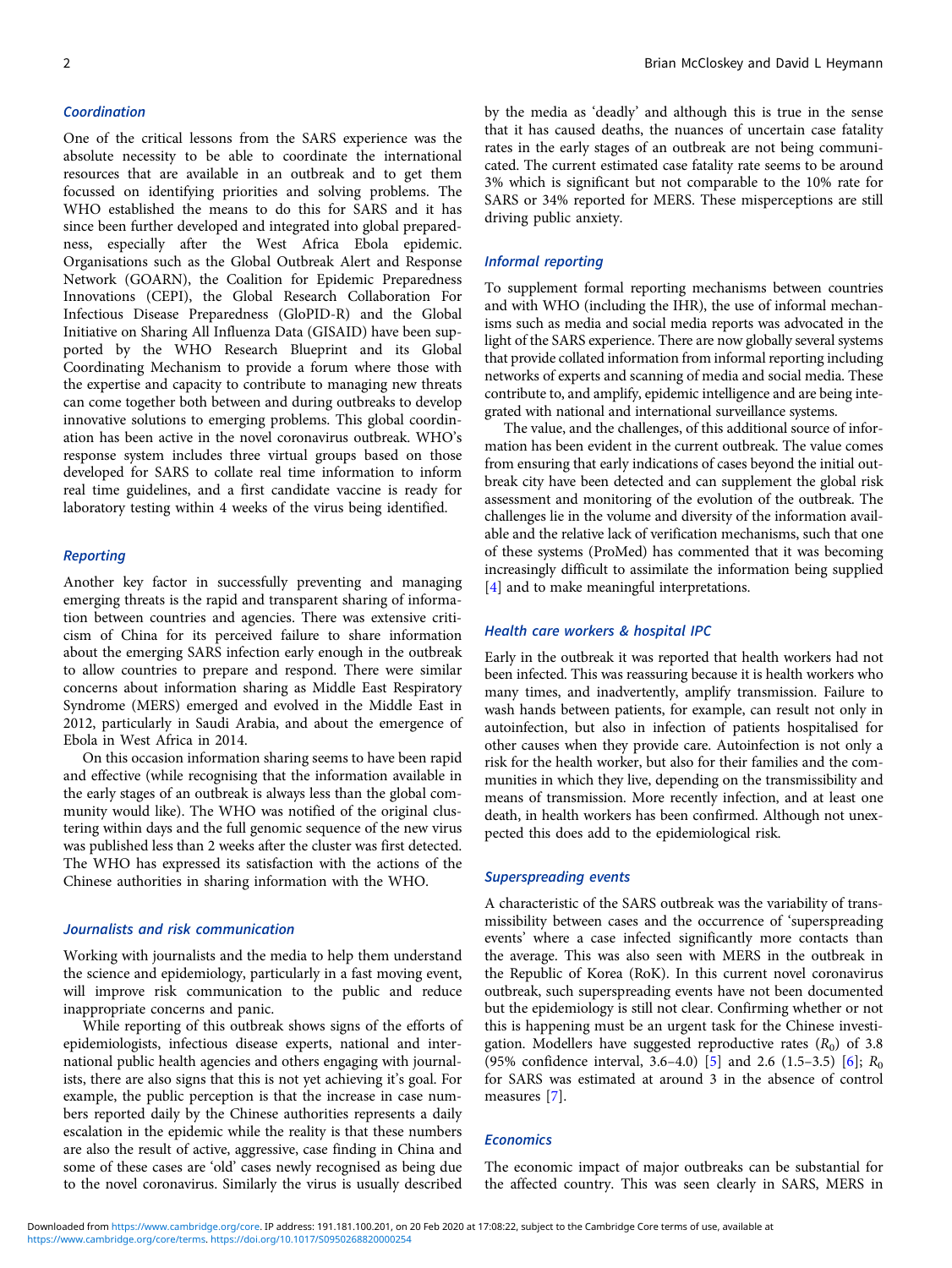RoK and Ebola in West Africa. One analyst estimates that the current coronavirus outbreak's likely impact will range from a 0.8% cut to real GDP if the epidemic is controlled within 3 months, to a 1.9% cost to GDP if the epidemic lasts 9 months [[8](#page-3-0)]. This may increase substantially in the light of the extended restrictions on movement, and therefore trade and commerce, within China.

## **Discussion**

The emergence of a significant respiratory illness linked to a novel coronavirus represents a test of the global capacity to detect and mange emerging disease threats. Its emergence in China adds an additional dimension in the light of previous experience with SARS. The timing of the outbreak immediately before the Chinese Lunar New Year with its attendant population movements adds extra risk and urgency to the response.

The rapid sharing of information in this outbreak and the speed of the coordinated response both in the country and internationally suggest that lessons have been learned from SARS that improve global capacity. The international networks and forums that now exist have facilitated the bringing together of expertise from around the world to focus research and development efforts and maximise the impact.

At this early stage in the outbreak information remains incomplete and key clinical and epidemiological questions have not yet been answered, but the deficit seems to be due more to the constraints of investigating an emerging disease than to any unwillingness to engage and share information with partners.

There are some indications of areas where further improvement is necessary. The global media response to the unfolding events has been relatively balanced and informed but the nuances of the evolving situation have not been critically examined in partnership with the media and as a result the public perception of the risk may be exaggerated – although it of course remains possible that the outbreak will develop in a way that matches up to the perceived risk. The lack of appreciation of the uncertainties in determining a meaningful case fatality rate and the significance of ascertainment bias at the beginning of an outbreak, along with the impact of aggressive case finding on case numbers, are examples of where understanding could be improved. This is always a challenging process when balancing the resources focussed on analysing the situation on the ground with resources directed at interpreting the information for journalists but in SARS, the  $R_0$ was seen to decrease in response to information reaching the public and the public then adopting risk reduction actions [[6](#page-3-0)]; so accurate public risk communication is critical to success. It would be helpful to find a forum where this can be explored with the media community after the event.

The increase in access to early information from diverse sources including media and social media adds an important dimension to identifying and tracking new events globally and is a key part of the overall epidemic intelligence system. However, it is also a potential source of disinformation. When, as has been seen in this outbreak, the volume of information coming in exceeds any capacity to collate and analyse it and to attempt to cross-reference and verify separate items, there is a risk that the information fuels speculation and media and public concern. Again there is a fine balance between information that encourages appropriate risk avoidance actions and information that encourages inappropriate actions; however the public health is usually better served by more information rather than less.

The role of a declaration of a PHEIC in managing a serious outbreak has been questioned in the light of Ebola in West Africa and in the Democratic Republic of Congo [[9](#page-3-0)] and has been challenged again with this outbreak. The binary nature of a PHEIC declaration (either an event is a PHEIC or it isn't – there are no intermediate options) and the specificity of the three defined criteria for a PHEIC have caused difficulty for Emergency Committees in considering whether a given event should be a PHEIC. The lack of a clear understanding of what a PHEIC declaration is meant to achieve adds to the Emergency Committee's difficulties, as does the relative paucity of clinical and epidemiological answers at this stage of the investigation. In this instance the Emergency Committee were divided in coming to a conclusion but decided on balance that the current situation, although an emergency, should not as yet be declared a PHEIC [\[2\]](#page-3-0). As with Ebola in the DRC, there has been criticism of the WHO for this decision but, as with Ebola, it is not immediately clear what would be different in the response if a PHEIC was declared.

The WHO is working on improving the way in which Emergency Committees develop their advice for the Director General but, as recommended by this Emergency Committee and the post-Ebola IHR Review Committee in 2015, the development of an intermediate alert alongside WHO's risk assessment process may be helpful.

A key function of a PHEIC declaration is that it is the (only) gateway to the WHO Temporary Recommendations on possible travel and trade restrictions to limit international spread of a disease. In this case several countries globally had already implemented entry screening at airports and China had begun closing down international travel from Wuhan before the Emergency Committee had finished their deliberations. While the WHO would not, and could not, interfere with the sovereign decisions of member states, the lack of influence on travel and trade decisions could prove problematic.

Alongside the speed of the response in this outbreak, we have seen dramatic changes in the scale of the response. The imposition of very extensive quarantine measures on millions of people as an attempt to break the transmission of the virus is unprecedented. We do not know whether they will be effective; indeed we do not know how we will determine if they have been effective – what end point can we measure that will provide an answer to that question? If recent suggestions that people infected with this coronavirus may be infectious while incubating or asymptomatic, and the reports that up to 5 m people left Wuhan before the travel restrictions were imposed, are confirmed, the efficacy of these control measures will be more challenged.

Given the likely impact on at least the Chinese economy and probably the global economy, it will be important to understand the role and the effectiveness of public health measures on this scale for the future.

However, the imposition of these dramatic measures does also raise a wider question: if there is an impact from these measures, what other countries would (or could) implement such measures? Would other countries accept the self-imposed economic damage that China has accepted to try and contain this outbreak? Is it reasonable to consider that national governments would close down public transport into and out of London, New York or Paris in the week before Christmas even if it were shown to be an effective control measure?

These decisions and questions cross the interface between public health, science and politics. The response to this outbreak in